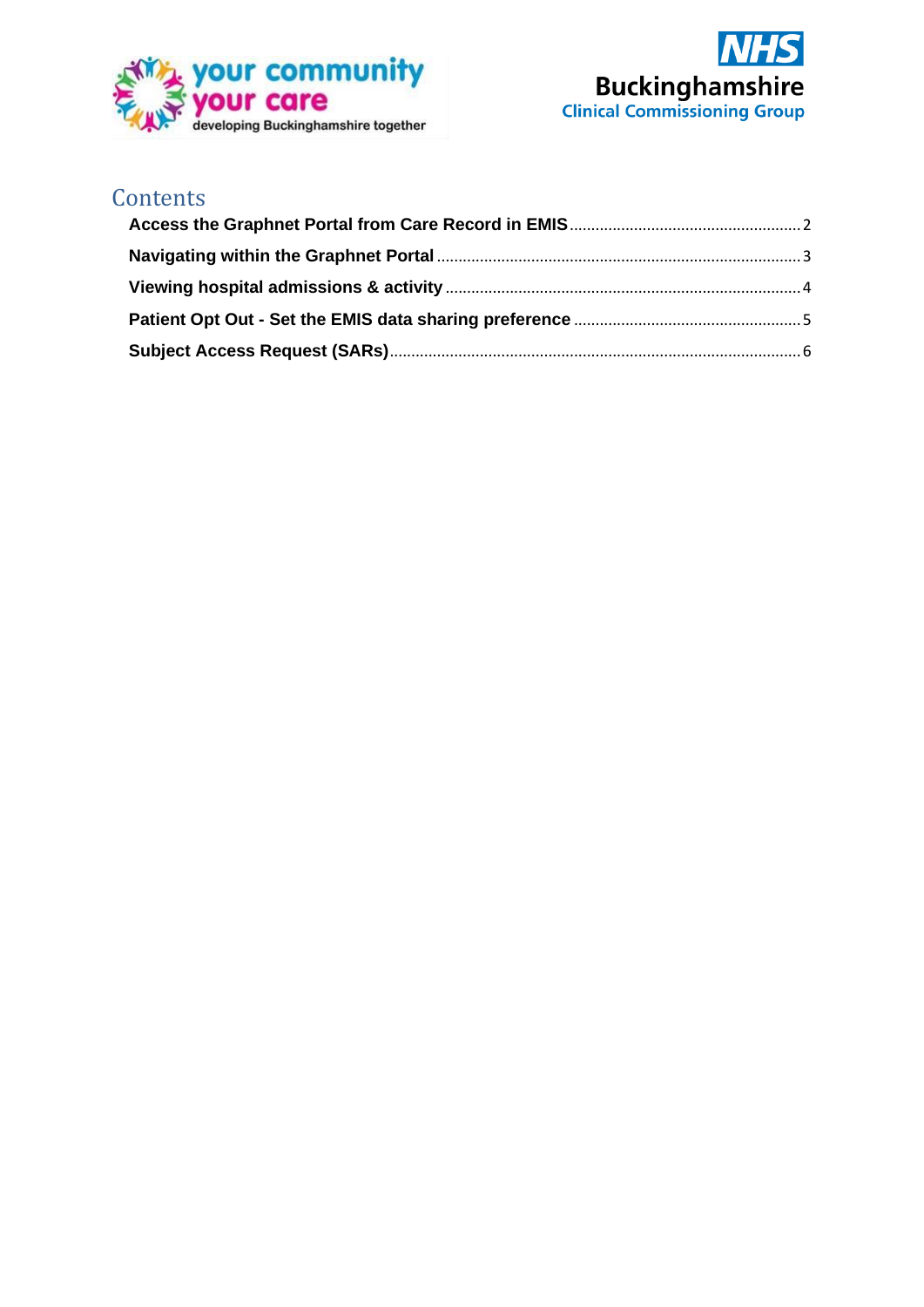### <span id="page-1-0"></span>**Access the Graphnet Portal from Care Record in EMIS**

- 1. Click ems, point to **Care Record**, and then select the required Care Record module. If you don't have a patient selected, you're prompted to choose one. The Care Record screen is displayed.
- 2. Expand the left-hand View pane by clicking  $\mathbf{\gg}$



*Collapsed View pane with the expand arrow circled*

3. In the External Views section, click **Graphnet Portal** to launch Graphnet Portal and show any information that has been uploaded about the selected patient. **Note**: An extra tab will be displayed at the top of the screen.



*Expanded View pane with the Graphnet Portal highlighted by a red outline*

4. To close Graphnet Portal, on the ribbon click **Close**.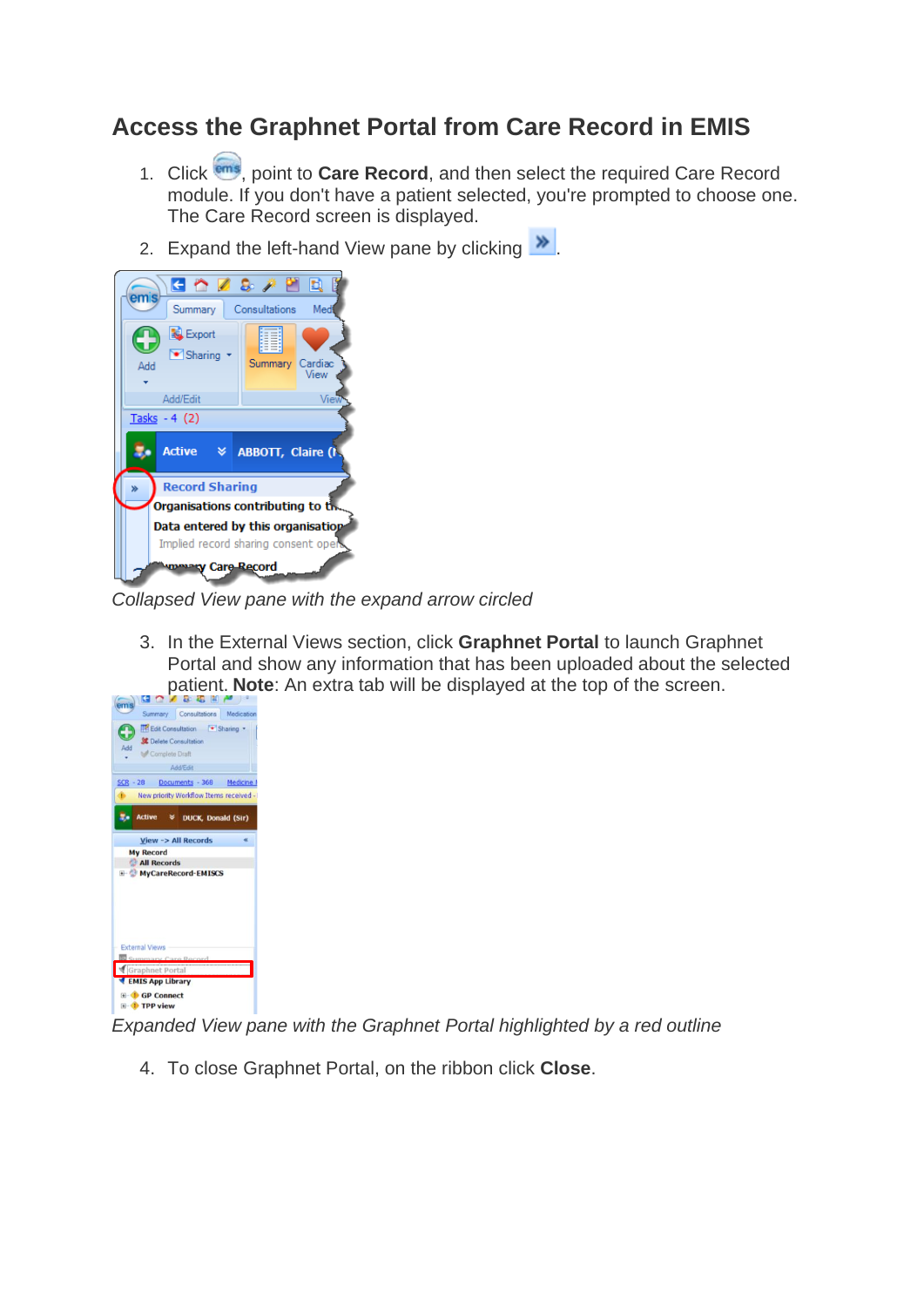## <span id="page-2-0"></span>**Navigating within the Graphnet Portal**

*A video demonstration of navigating around the Graphnet Portal can be viewed here:*  [My Care Record CareCentric demo -](https://www.youtube.com/watch?v=RCsbp1s9DtU) YouTube.

- 1. Accessing the Graphnet Portal will load a range of blue 'Navigation Tiles' in a ribbon along the top of the screen such as 'Medications', 'Problems' & 'Activity'. Click on the relevant tiles to pull through patient information.
- 2. Each of these Navigation Tiles will load a different page of information, within which there will be different panels of information e.g. 'Record Content and Demographics' and 'Allergies'. These will each show a summary of the relevant data – clicking on them will open up a 'Detailed View' of the relevant data.

| Home                                                                                               |                   |                                                      | Last synced at 13:59 PM |
|----------------------------------------------------------------------------------------------------|-------------------|------------------------------------------------------|-------------------------|
| <b>GP COVID-19 Status</b>                                                                          | 1 entries to view | <b>GP Advance Care Planning</b><br>No data available |                         |
| <b>Record Content &amp; Demographics</b>                                                           |                   |                                                      |                         |
| Available Care Provider Records<br>Showing 1 - 3 of 3 items. Click to see demographic information. |                   |                                                      |                         |
| Care Provider:                                                                                     |                   | Local Identifier:                                    |                         |
| Buckinghamshire Healthcare Trust (Community)                                                       |                   |                                                      |                         |
| Buckinghamshire Healthcare NHS Trust                                                               |                   |                                                      |                         |
| Buckinghamshire GP                                                                                 |                   |                                                      |                         |
|                                                                                                    |                   |                                                      |                         |
|                                                                                                    |                   |                                                      |                         |

3. Please note information will vary per patient, depending on the data that is available for them from each of the partners that are feeding data into Graphnet.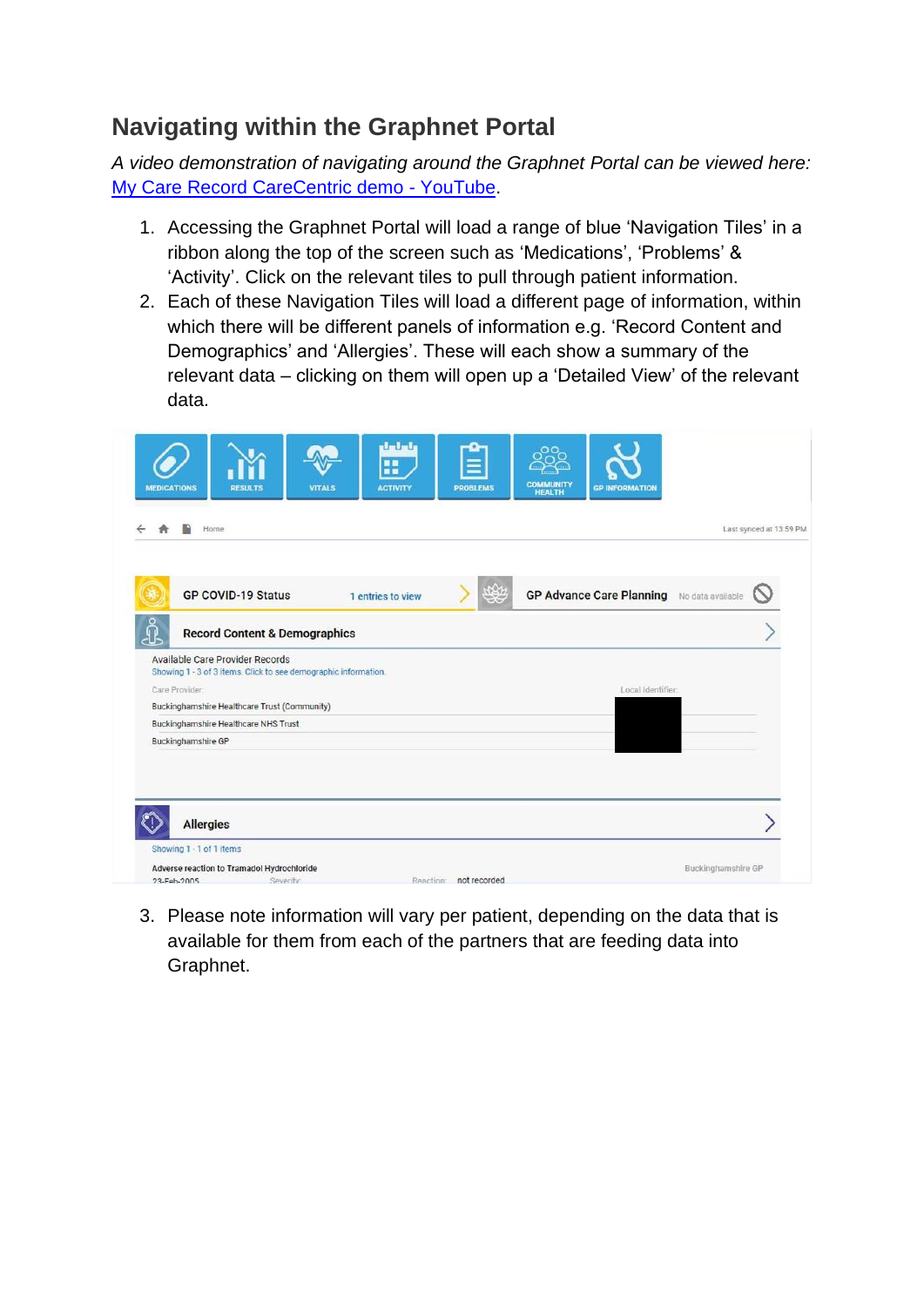## <span id="page-3-0"></span>**Viewing hospital admissions & activity**

- 1. Click the 'Activity' Navigation Tile to load Hospital Activity Summary.
- 2. This will load information including latest outpatient and inpatient activity.
- 3. To view more detailed information, you can click through on the 'Hospital Activity Summary' panel to view all of the hospital activity data for that patient.

| Ü<br>Summary Consultations Medication Problems Investigations Care History Diary Documents Referrals Graphnet View |                                                                        |                                                              |                                                                                                                               |                         | $\Box$ $\theta$ (     |
|--------------------------------------------------------------------------------------------------------------------|------------------------------------------------------------------------|--------------------------------------------------------------|-------------------------------------------------------------------------------------------------------------------------------|-------------------------|-----------------------|
|                                                                                                                    |                                                                        |                                                              |                                                                                                                               |                         |                       |
| Close                                                                                                              |                                                                        |                                                              |                                                                                                                               |                         |                       |
| Close                                                                                                              |                                                                        |                                                              |                                                                                                                               |                         |                       |
| Referrals - 2 Documents - 37<br>$SCR - 42$                                                                         | Registration - 293 (5) Tasks - 4 (2) Mall Inbox - 3002 (695)           |                                                              |                                                                                                                               |                         |                       |
| New priority Workflow Items received - Tasks                                                                       |                                                                        |                                                              |                                                                                                                               |                         | $\boldsymbol{\times}$ |
| <b>Z</b> . Active<br>$\cdot$                                                                                       |                                                                        | <b>Born</b>                                                  | Gender Female EMIS No.                                                                                                        | <b>Usual GP</b>         | CG [FRONT] [EDE]      |
|                                                                                                                    | $\circledcirc$                                                         |                                                              |                                                                                                                               | Misbourne Practice<br>≕ |                       |
|                                                                                                                    |                                                                        | Fomalo                                                       |                                                                                                                               |                         |                       |
|                                                                                                                    |                                                                        | <b>Sex</b>                                                   |                                                                                                                               | △ 。<br>$\checkmark$     |                       |
|                                                                                                                    |                                                                        | <b>datal</b>                                                 | Ê                                                                                                                             |                         |                       |
|                                                                                                                    | <b>MEDICATIONS</b><br><b>RESULTS</b>                                   | œ<br><b>VITALS</b>                                           | <b>PROBLEMS</b><br><b>GP INFORMATION</b>                                                                                      | ↳                       |                       |
|                                                                                                                    |                                                                        | <b>ACTIVITY</b>                                              | COMMUNITY                                                                                                                     |                         |                       |
|                                                                                                                    | $\blacksquare$<br>Home > Activity Summary<br>$\leftarrow$<br>$\bullet$ |                                                              |                                                                                                                               | Last synced at 14:13 PM |                       |
|                                                                                                                    |                                                                        |                                                              |                                                                                                                               |                         |                       |
|                                                                                                                    |                                                                        |                                                              |                                                                                                                               |                         |                       |
|                                                                                                                    | <b>Hospital Activity Summary</b><br>E                                  |                                                              |                                                                                                                               |                         |                       |
|                                                                                                                    | <b>Latest Outpatient Activity</b>                                      |                                                              |                                                                                                                               |                         |                       |
|                                                                                                                    | $\bullet$ Showing 1 - 2 of 54<br><b>Outpatient Discharge</b>           | Specialty AUDIOLOGICAL MEDICINE                              | <b>Buckinghamshire Healthcare NHS Trust</b>                                                                                   |                         |                       |
|                                                                                                                    | 27-Apr-2020 13:16                                                      | Unknown Audiological<br>Clinician                            | $\mathbf{r}$<br>Referrer                                                                                                      |                         |                       |
|                                                                                                                    | <b>Outpatient Attendance</b>                                           | Specialty AUDIOLOGICAL MEDICINE                              | <b>Buckinghamshire Healthcare NHS Trust</b>                                                                                   |                         |                       |
|                                                                                                                    | 27-Apr-2020 13:15                                                      | Unknown Audiological<br>Clinician                            | v<br>Referrer                                                                                                                 |                         |                       |
|                                                                                                                    |                                                                        |                                                              | Latest Inpatient Waiting List, Admission & Discharge Activities Only. Click to View Additional Activities Including Transfers |                         |                       |
|                                                                                                                    | $\bullet$ Showing 1 - 2 of 4                                           |                                                              |                                                                                                                               |                         |                       |
|                                                                                                                    | <b>Inpatient Discharge</b><br>20-Mar-2019 14:52                        | Specialty General Surgery<br>WH Day Surgery Unit<br>Location | <b>Buckinghamshire Healthcare NHS Trust</b><br>Clinician                                                                      |                         |                       |
|                                                                                                                    | <b>Inpatient Admission</b>                                             | General Surgery<br>Specialty                                 | <b>Buckinghamshire Healthcare NHS Trust</b>                                                                                   |                         |                       |
|                                                                                                                    | 20-Mar-2019 07:30                                                      | Location WH Day Surgery Unit                                 | Clinician                                                                                                                     |                         |                       |
|                                                                                                                    |                                                                        |                                                              |                                                                                                                               |                         |                       |
|                                                                                                                    |                                                                        |                                                              |                                                                                                                               |                         |                       |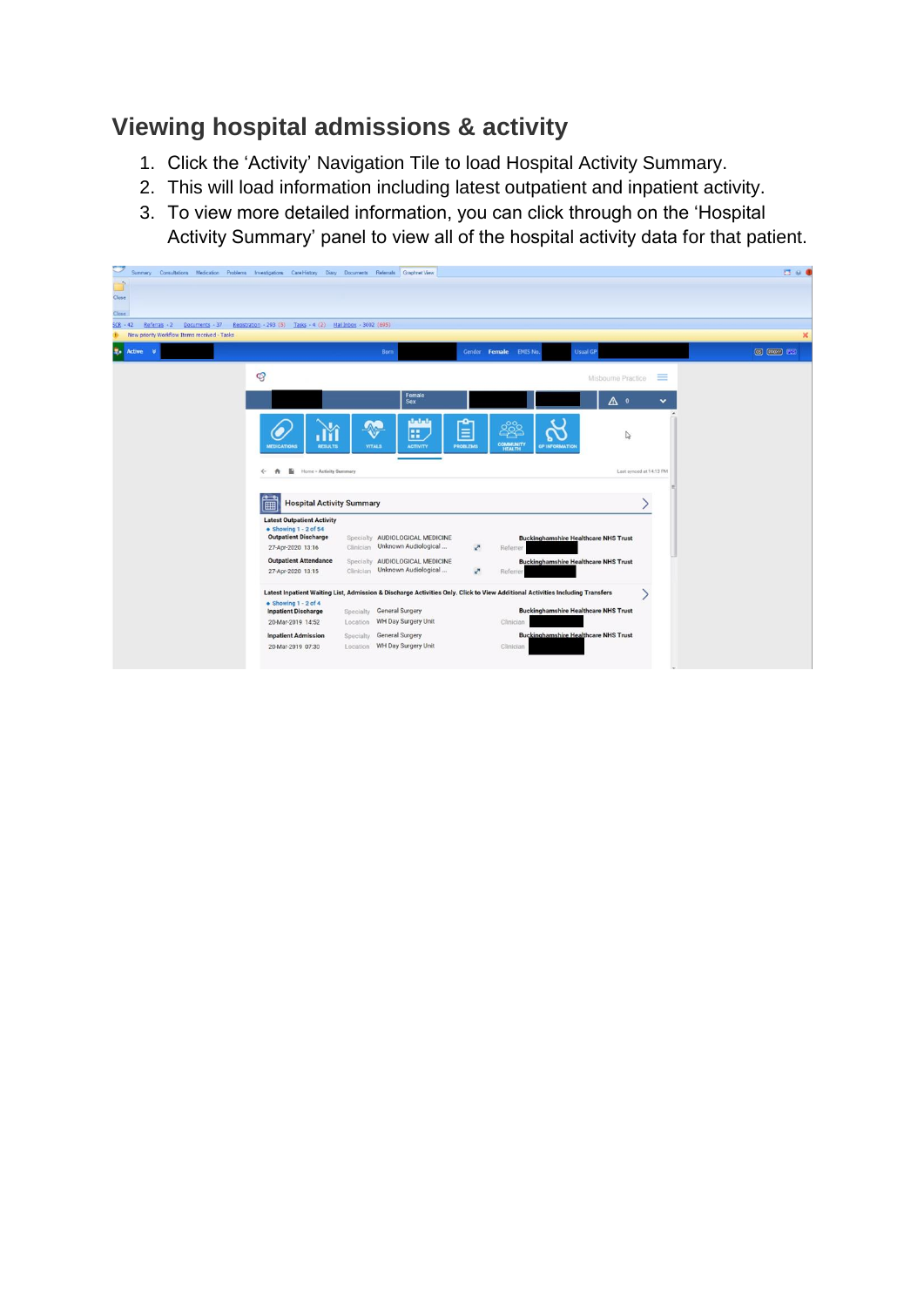### <span id="page-4-0"></span>**Patient Opt Out - Set the EMIS data sharing preference**

EMIS sharing preferences are *not* the same as [SCR sharing preferences.](https://www.emisnow.com/csm?id=kb_article&sysparm_article=KB0018928) EMIS sharing preferences indicate whether a patient wants to share their care record with other organisations that are providing their care:

- 93C0 Patient consents to sharing the detailed record
- 93C1 Patient does not wish to share the detailed record

These clinical codes are purposefully not selectable from the code browser to avoid incorrect use. You can only add these codes by setting a patient's EMIS sharing consent settings in the Care Record Summary screen:

1. Access Summary.

Click , point to **Care Record**, and then select **Summary**. If you do not have a patient selected, you are prompted to select one using Patient Find.

The Summary screen is displayed.

- 2. Click **Sharing** from the ribbon, then **EMIS Sharing Consent**. The Patient Consent Preference - EMIS Data Sharing screen is displayed.
- 3. Set the relevant sharing consent option.

| Patient Consent Preference - EMIS Data Sharing                                                    |        |                   |
|---------------------------------------------------------------------------------------------------|--------|-------------------|
| SMITH, Raymond (Mr)                                                                               | Born - | 02-Jan-1984 (33y) |
| Change a patient's detailed record consent preference                                             |        |                   |
| Does the patient consent to their detailed record being shared across organisation<br>boundaries? |        |                   |
| ● Patient consents to sharing the detailed record                                                 |        |                   |
| Patient does not wish to share the detailed record                                                |        |                   |
|                                                                                                   |        |                   |
|                                                                                                   |        |                   |
|                                                                                                   |        | Cancel<br>οк      |